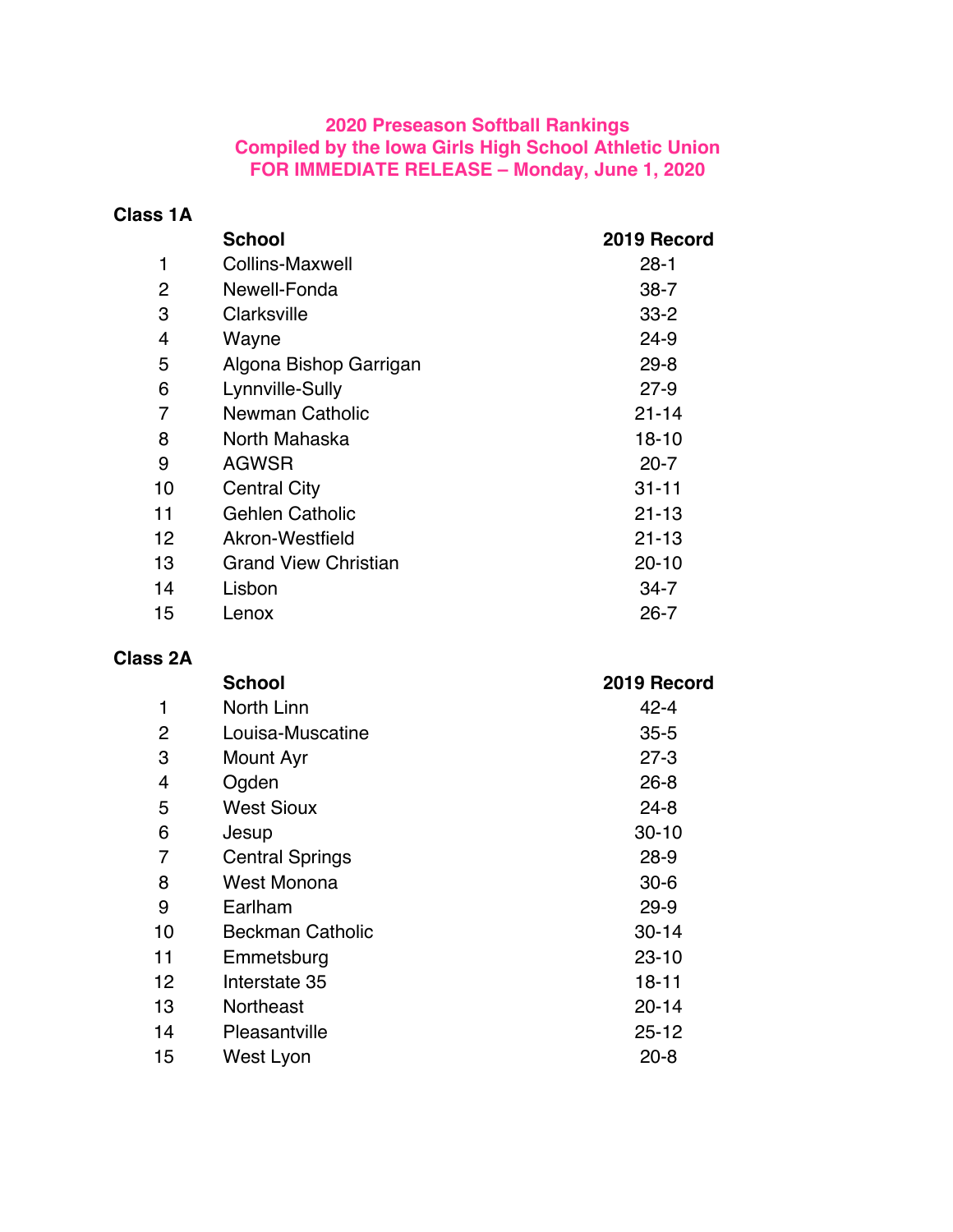| <b>Class 3A</b> |                                |             |
|-----------------|--------------------------------|-------------|
|                 | <b>School</b>                  | 2019 Record |
| 1               | Davenport Assumption           | $41 - 2$    |
| $\overline{c}$  | Humboldt                       | $28-3$      |
| 3               | Williamsburg                   | $31 - 12$   |
| 4               | Anamosa                        | $31 - 5$    |
| 5               | <b>Mount Vernon</b>            | $27 - 13$   |
| 6               | Albia                          | $27 - 6$    |
| 7               | <b>Spirit Lake</b>             | $22 - 7$    |
| 8               | <b>West Liberty</b>            | $30 - 6$    |
| 9               | North Polk                     | $22 - 11$   |
| 10              | Algona                         | 18-11       |
| 11              | Eddyville-Blakesburg-Fremont   | $24 - 11$   |
| 12 <sup>2</sup> | <b>Atlantic</b>                | $27-9$      |
| 13              | <b>West Burlington</b>         | $25 - 12$   |
| 14              | <b>Boyden Hull-Rock Valley</b> | $22 - 9$    |
| 15              | <b>Bishop Heelan</b>           | $16 - 14$   |

## **Class 4A**

|    | <b>School</b>               | 2019 Record |
|----|-----------------------------|-------------|
| 1  | Carlisle                    | $38-3$      |
| 2  | <b>North Scott</b>          | $28 - 15$   |
| 3  | <b>Ballard</b>              | $26 - 10$   |
| 4  | Oskaloosa                   | $25 - 16$   |
| 5  | <b>ADM</b>                  | $28 - 7$    |
| 6  | <b>Charles City</b>         | $37 - 4$    |
| 7  | <b>Dallas Center-Grimes</b> | $25 - 15$   |
| 8  | Sergeant Bluff-Luton        | $27 - 7$    |
| 9  | West Delaware               | $31 - 12$   |
| 10 | Decorah                     | 18-12       |
| 11 | Fairfield                   | $22 - 19$   |
| 12 | Washington                  | $22 - 15$   |
| 13 | Winterset                   | 19-15       |
| 14 | <b>Webster City</b>         | $21 - 7$    |
| 15 | <b>Central DeWitt</b>       | $18-5$      |